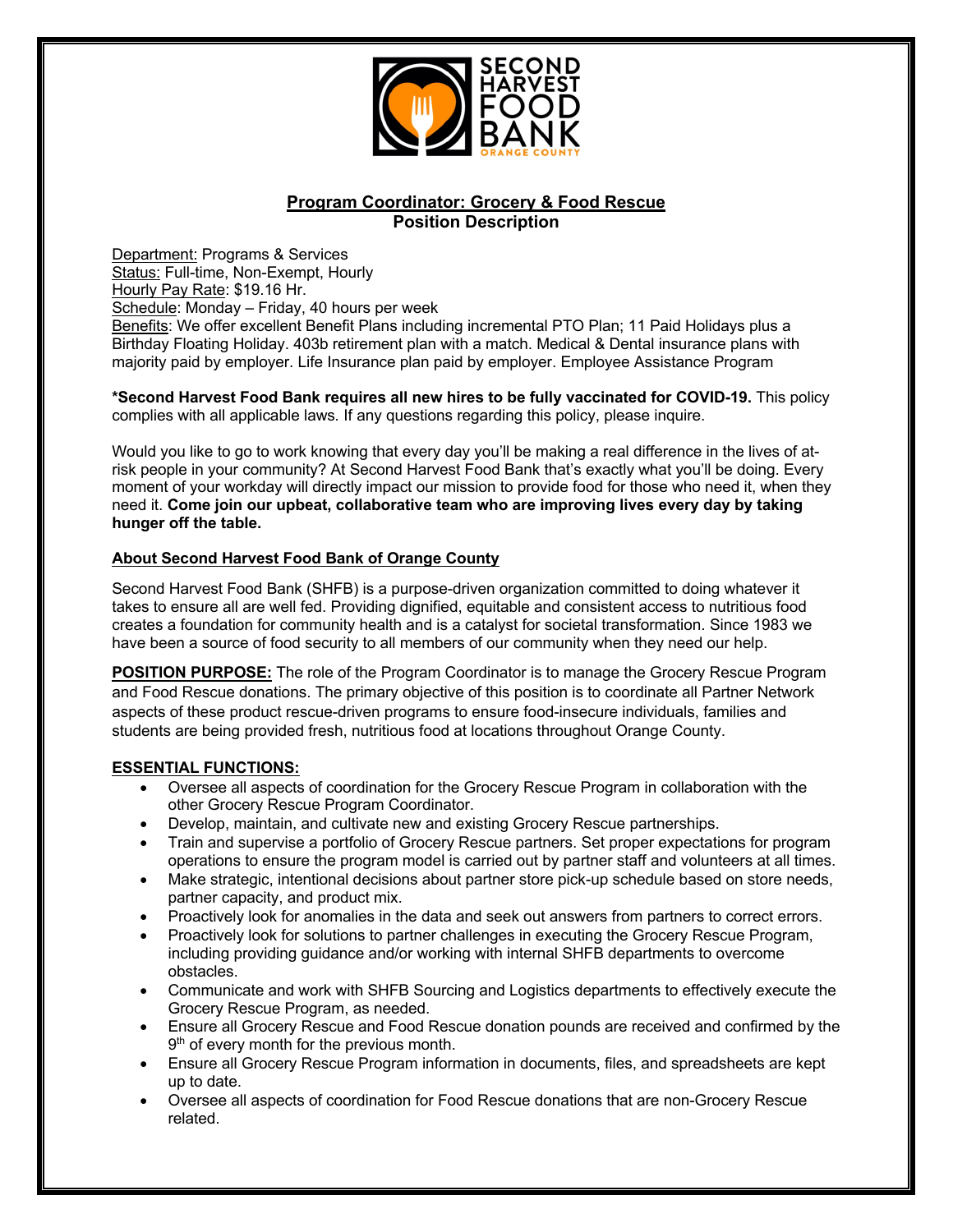

## **OTHER DUTIES INCLUDE:**

- Assist with the setup and reporting for various food drives, as applicable.
- Actively participate in weekly team meetings and report updates, concerns, and successes in group meetings and at 1:1s.
- Conduct partner monitoring visits in collaboration with the Partner Compliance & Capacity Coordinator, as assigned by the Director of Programs & Services.
- Attend webinars and trainings to increase food bank, food insecurity, and Feeding America knowledge.
- Assist in collecting client stories for grant reports and various Development Department needs.
- Provide partners with additional information on other services and referrals, including CalFresh eligibility and application assistance.
- Other duties as assigned.

# **PHYSICAL DEMANDS/ENVIRONMENTAL FACTORS:**

- Ability to lift 25-50 pounds to carry equipment and supplies as needed.
- Regular driving throughout Orange County.
- Extended periods of sitting while working on a phone and computer.
- Indoor office environment and indoor warehouse environment with moderate noise at food bank location.
- 10%-20% of time spent off-site at Community Partner locations and attending various meetings.
- Office hours are 8am 4:30pm, but schedule varies based on Department needs. Possible evening and weekend hours.

### **REQUIREMENTS:**

- Bachelor's degree or equivalent job experience.
- Bilingual (English/Spanish written and verbal) is preferred.
- Must be proficient in Microsoft Office: Word, Excel, Outlook, and PowerPoint.
- Experience with program coordination a huge plus.
- A professional who is a reliable communicator and actively engaged member of the team.
- Self-starter with the ability, confidence, and good judgment to move projects forward with minimal supervision from direct Supervisor.
- Relationship management skills. Nurture strong professional relationships with coworkers, Grocery Rescue partners – current and potential, and external stakeholders.
- Flexible and adaptable to change. Understand that non-profit work is constantly evolving and be comfortable with shifting priorities.
- Excellent, professional verbal and written communication skills. Communicate comprehensively with the Director of Programs & Services, on an on-going basis.
- Proven experience using logical reasoning to identify areas for improvement and problem-solve. Proactive about seeking solutions in order to meet Program, partner, and team goals.
- Dedication to continuous improvement and experience with making changes that lead to improved results.
- Time-management and organizational skills. Proficient in handling multiple tasks and timelines.
- Experience with databases and analyzing data to influence programmatic shifts needed.
- Excellent data entry skills. Prior experience utilizing complex databases is a plus.
- Proven team player.
- Compassionate. Sensitive to partners' and clients' hardships and empathetic and committed to working in partnership with our partners to find solutions that are mutually beneficial.
- Commitment to living out Second Harvest's core values of Compassion, Integrity, Stewardship, Service Excellence and Diversity.
- Valid Driver's License and Insurance.